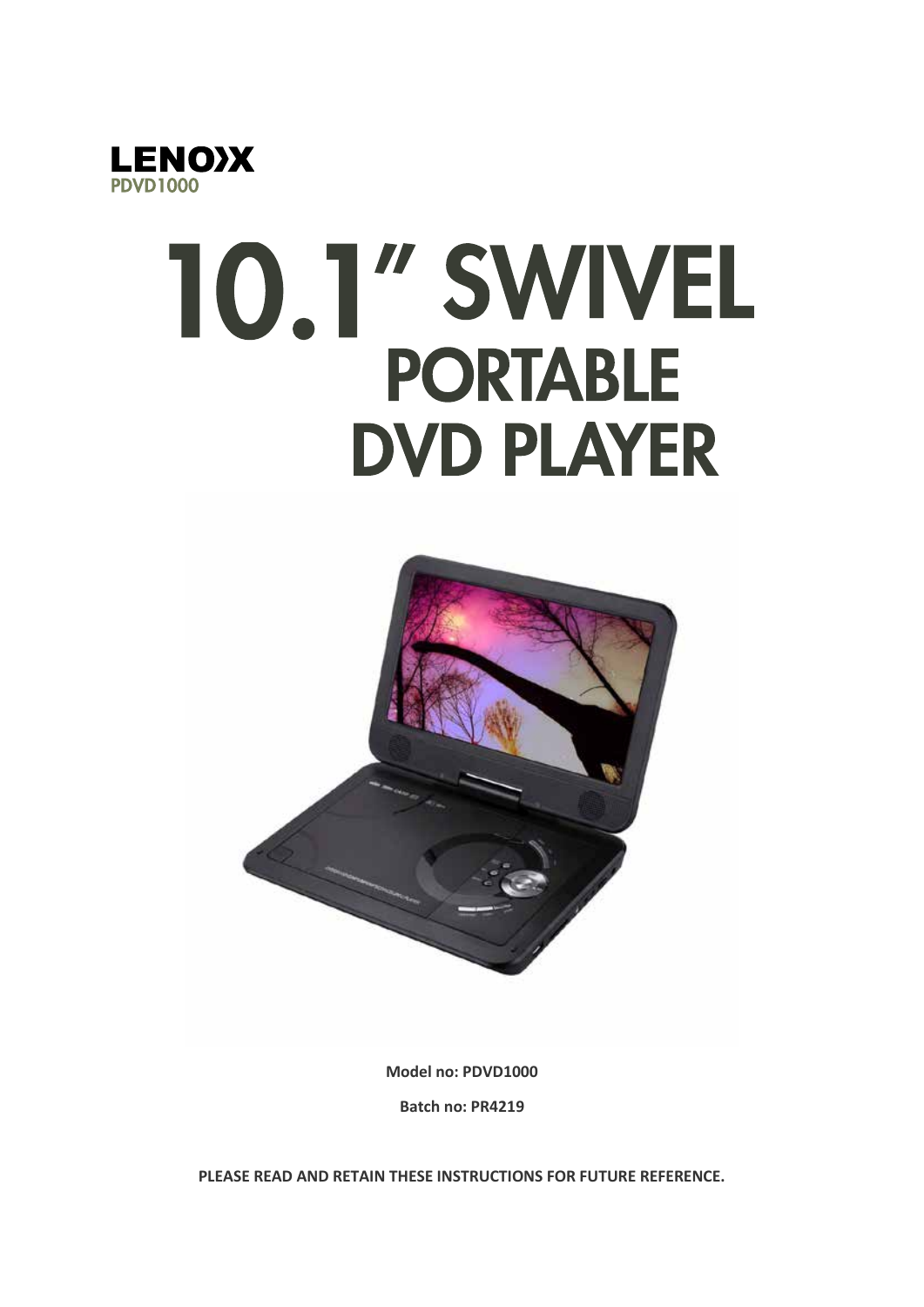#### **Features:**

- Lightweight, Compact & Portable
- Hi-Res HD Widescreen Display
- Top-Loading CD/DVD Tray
- Built-in Rechargeable Battery
- Dual Full Range Stereo Speakers
- USB Flash & SD Memory Card Readers
- Versatile Digital Media File Compatibility
- Audio, Image & Video File Support
- Swivel Angle Adjustable Display Screen
- Top Panel Button Controls
- Speaker: 3W (2 X 1.5W)
- Headphone Jack, 3.5mm
- Copy MP3 files from a CD to USB stick
- Display Type: 10.1'' -inch LCD (16:9)
- Monitor Rotation: 270 Degree Left/Right
- Battery: 2500mAh, Li-thium battery 7.4V
- Battery playback time after full charge: 3 3.5 hours
- Battery re-charge time: 5 6 Hours
- Resolution size pixels: 1024 x 600
- Frequency Response: 20-20kHz
- Dynamic Range: >85dB
- T.H.D.: <1.0%
- CD/DVD Compatibility Type: VCD, CD-RW, DVD-R
- Digital Media File Support: AVI, MP3, WMA, JPG, VCD, EVD, VOB
- Maximum USB/SD Flash Memory Support: Up to 32GB
- Power: 100/240V 1A (12V DC Power Adapter)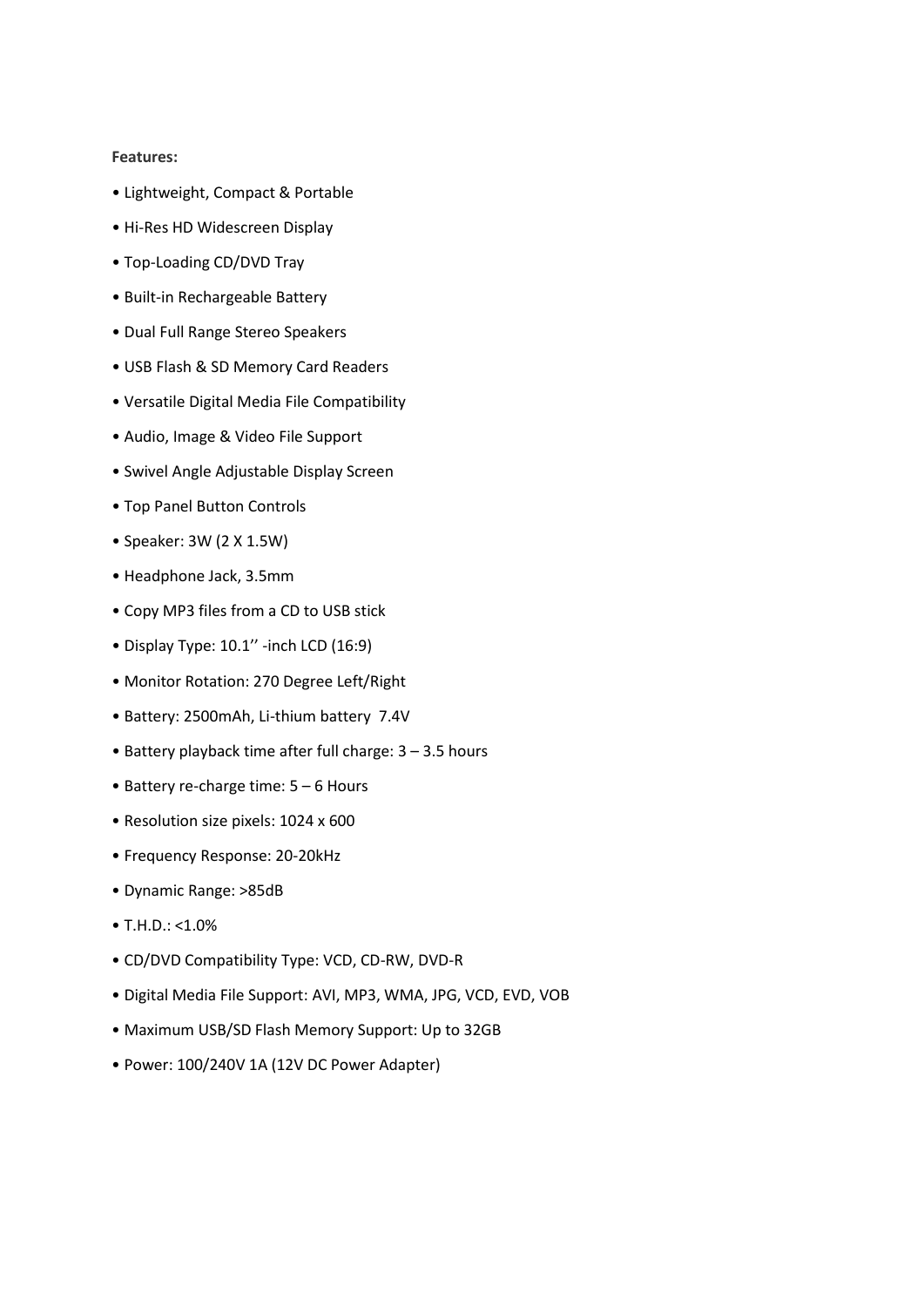# **IMPORTANT SAFETY INSTRUCTIONS AND PRECAUTIONS:**

#### **Warning:**

TO REDUCE THE RISK OF FIRE OR ELECTRIC SHOCK, DO NOT EXPOSE TO MOISTURE. DO NOT REMOVE COVER (OR BACK). NO USER-SERVICEABLE PARTS INSIDE. REFER SERVICING TO QUALIFIED SERVICE PERSONNEL. SERVICE MUST BE CARRIED OUT BY QUALIFIED PERSONNEL ONLY, OR THE WARRANTY IS NOT VALID.



The lightning flash with arrowhead symbol, within an equilateral triangle, is intended to alert the user to the presence of non-insulated dangerous voltage within the product. This may be of sufficient magnitude to constitute a risk of electric shock to persons.

 The exclamation point within an equilateral triangle is intended to alert user to the presence of important operating procedures and maintenance (service) instructions in the literature accompanying the appliance.





#### **Installation:**

Ensure that the portable DVD player is installed in accordance with the instructions and illustrations provided in this manual.

#### **General Precautions:**

1) Read through this instruction manual before installation and use.

**CLASS 1 LASER PRODUCT** 

- 2) Do not touch the power plug with wet hand.
- 3) Switch off the main power when the unit is not in use. (Disconnect the power plug from the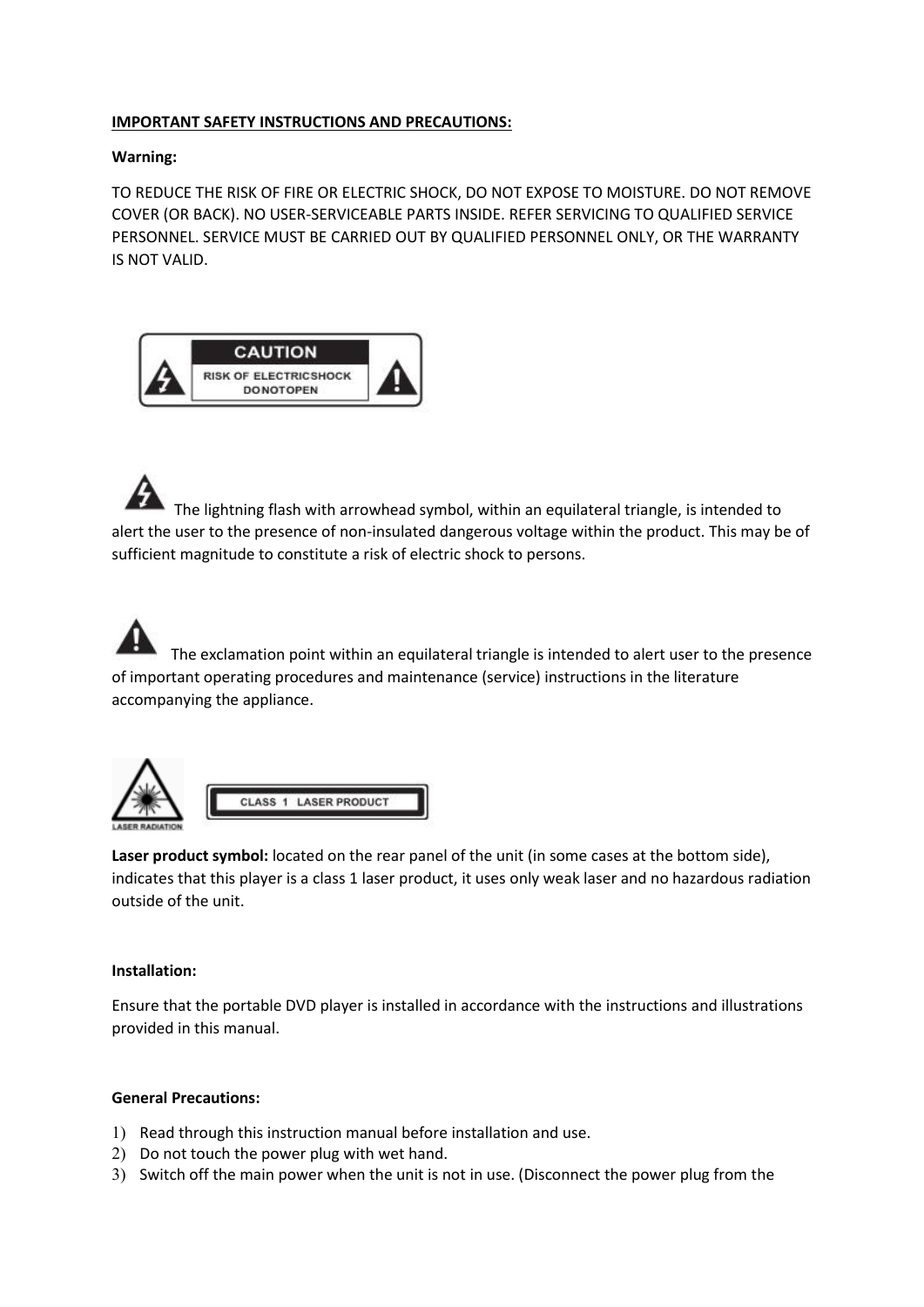power outlet when you do not intend to use the unit for a longer period of time.)

- 4) Do not open the cover or touch any of the components inside the unit, only for qualified technicians.
- 5) Do not expose the unit to direct sunlight or nearby objects that radiate heat to avoid damage to the unit.
- 6) Do not place the unit in moist and humid environments.
- 7) Please ensure the ventilation holes are not covered to avoid overheating and malfunction.
- 8) Clean the panel and case with soft dry cloth only, do not apply any kind of thinner, alcohol or sprays.
- 9) The apparatus shall not be exposed to dripping or splashing, nor should any objects filled with liquids, such as vases, be placed on the apparatus.

#### **Clean the Machine:**

- 1) Please ensure the machine is power off before cleaning.
- 2) Do not use any chemicals or cleaning agents to clean the machine.
- 3) Use slightly damp cloth to clean the outside of the machine.

#### **Do not open the portable DVD player:**

To reduce the risk of electric shock, do not remove the cover (or back). There are no user-serviceable parts inside the portable DVD player. Refer servicing to qualified service personnel.

# **Care of Disc:**

- 1) Do not place disks near heat sources such as direct sunlight or high humidity areas.
- 2) Stack disks on top of each other, in the same way.
- 3) Do not touch the disk surface, hold the disc by the edges.
- 4) Do not use adhesive tape on the disk surface.
- 5) Wipe the disk from inside to outside with a soft cloth.
- 6) Do not use gasoline, non-disc special or antistatic cleaning agents to clean the disc because these substances will cause damage.



#### **WHATS IN THE BOX:**

| 1 x Main DVD player with 10.1" LCD screen | 1 x Remote control (batteries not included,<br>requires 2 x AAA batteries) |
|-------------------------------------------|----------------------------------------------------------------------------|
| 1 x 12V DC car charger                    | 1 x 240V AC power adapter                                                  |
| 1 x AV lead                               | 1 x Instruction manual                                                     |
| 1x Warranty card                          | 1x Customer card                                                           |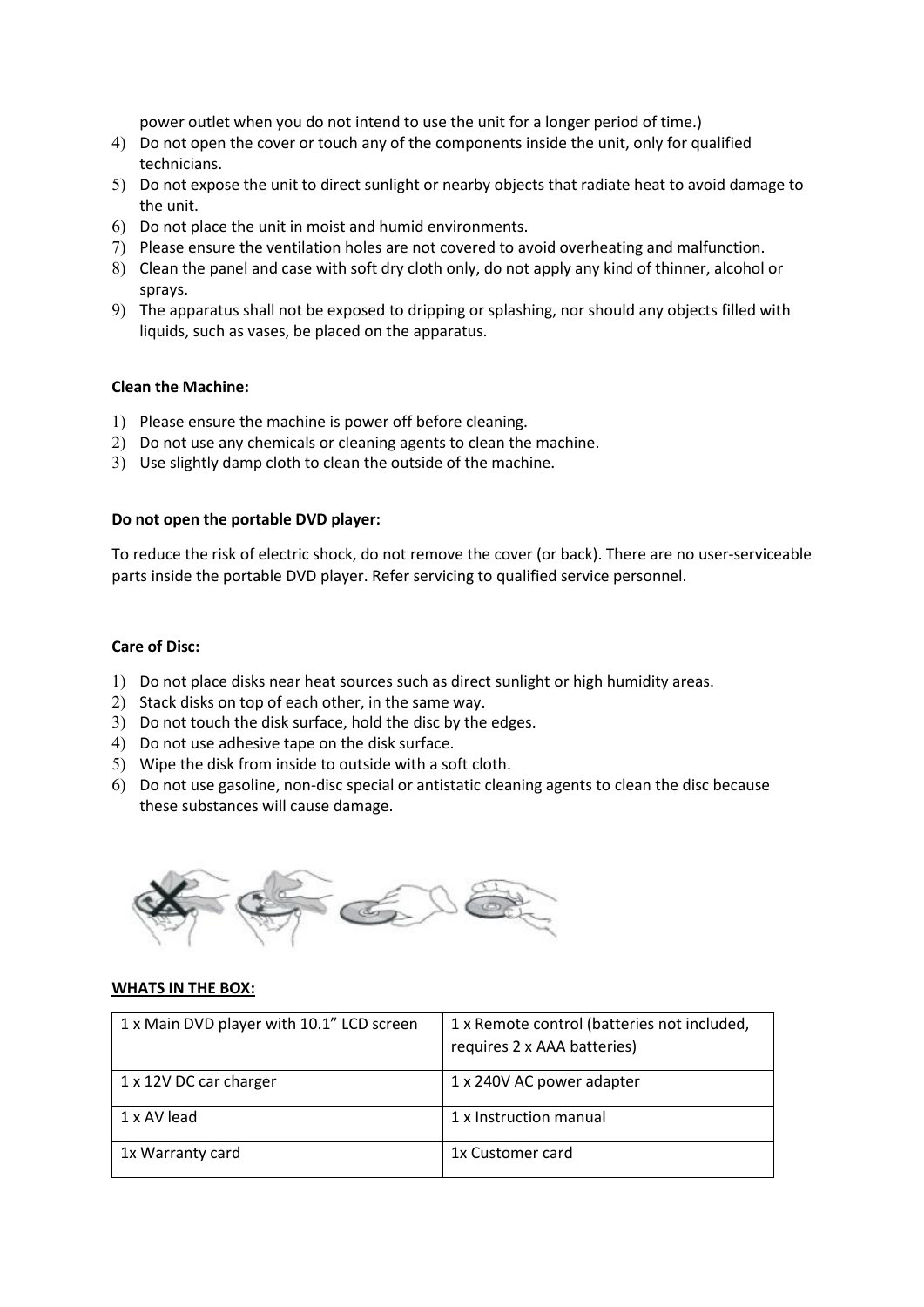# *Please check the contents of the packaging carefully.*

#### **INSTALLATION:**

#### **Indoor Use**

- 1. Locate a spare mains outlet and turn it OFF.
- 2. Plug the supplied AC adaptor into the outlet.
- 3. Connect the other end to the SC9-12V/2A DC power input socket on the side of the DVD player.
- 4. Turn the main outlet ON.
- 5. Turn the main Power Switch on the Player to the ON position.

#### **In-car Use**

- 1. With the vehicle ignition off, connect the supplied car charger to the vehicle power outlet.
- 2. Connect the other end to the SC9-12V/2A DC power input on the side of the DVD player.
- 3. Turn the vehicle ignition to ON or ACC to power the outlet and slide the DVD player power switch to the ON position.

# *Note: Care should be taken with all cable and connections with the DVD player. Please ensure that there is no tension on any connection as this may damage the units. Tidy any excess cabling to trip hazards that may damage the player.*

# **PLAYBACK:**

#### **Panel:**

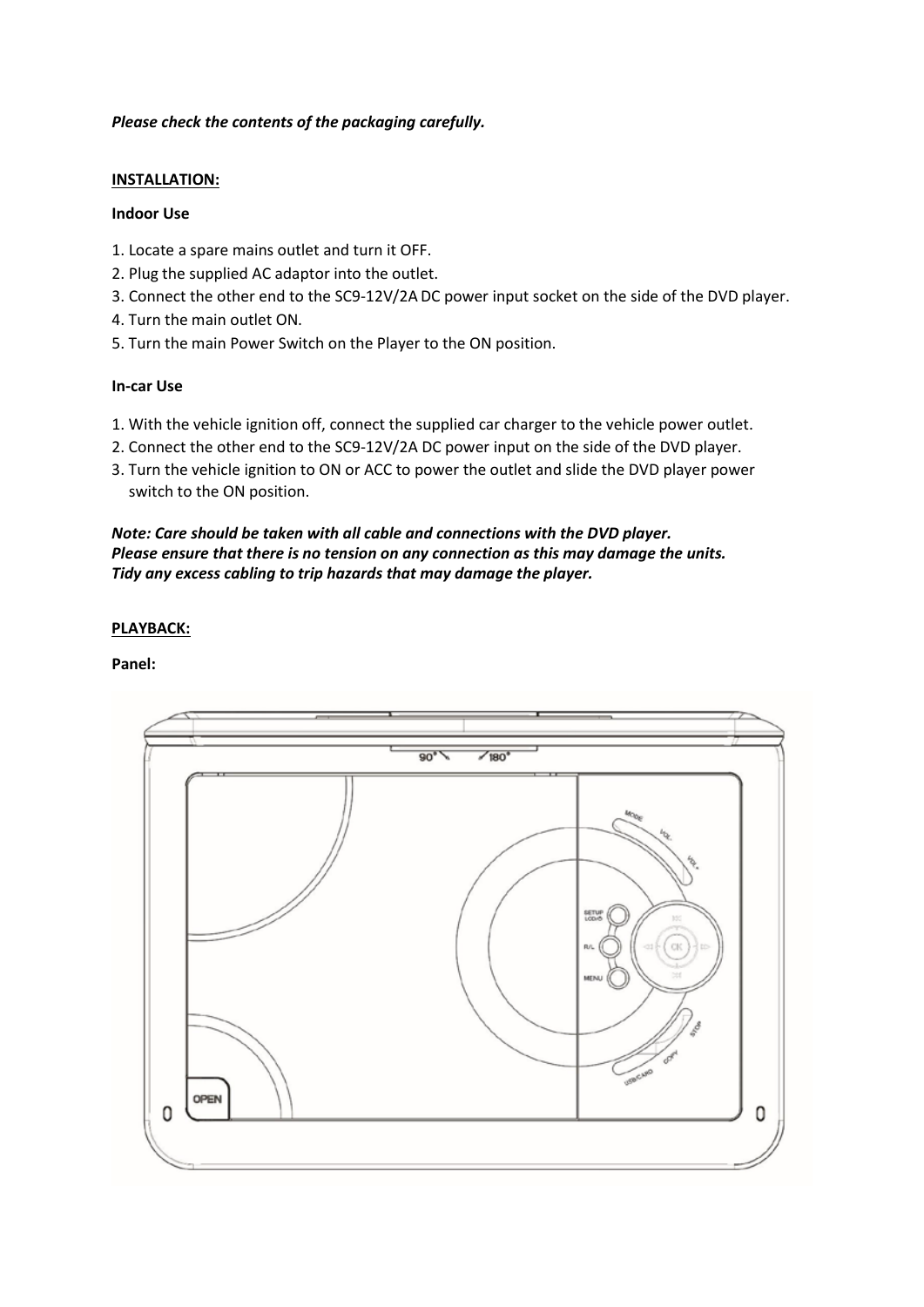| <b>BUTTON</b>                              | <b>FUNCTION</b>                                                             |  |
|--------------------------------------------|-----------------------------------------------------------------------------|--|
| <b>MODE</b>                                | Press to change between playback modes.                                     |  |
| VOL-                                       | Press to decrease volume.                                                   |  |
| VOL+                                       | Press to increase volume.                                                   |  |
| SETUP/ LCD POWER                           | Short press once to access the setup pop-up menu.                           |  |
|                                            | Long press and hold to turn the screen display on or off.                   |  |
| R/L                                        | Press to change between different sound settings.                           |  |
| <b>MENU</b>                                | Press to access a DVD discs menu on discs which allow this                  |  |
|                                            | Function.                                                                   |  |
| $\overline{\mathbf{A}}$                    | Press to go back a chapter when playing a DVD disc which allows             |  |
|                                            | for this function.                                                          |  |
| ▶▶                                         | Press to fast forward in DVD playback. Press to go forward a song           |  |
|                                            | in CD playback.                                                             |  |
| $\blacktriangleright\blacktriangleright$ l | Press to go forward a chapter when playing a DVD disc which                 |  |
|                                            | allows for this function.                                                   |  |
|                                            | Press to rewind in DVD playback. Press to go back a song in CD              |  |
|                                            | playback.                                                                   |  |
| OK                                         | Play/pause button. Press to pause playback. Press again to resume playback. |  |
| USB/CARD                                   | When in disc playback, press to change from disc play mode to               |  |
|                                            | USB/SD mode.                                                                |  |
| <b>COPY</b>                                | For use with the copy from CD disc to flash stick function.                 |  |
| <b>STOP</b>                                | Press to stop playback.                                                     |  |
| <b>OPEN</b>                                | Switch to open lid for DVD player.                                          |  |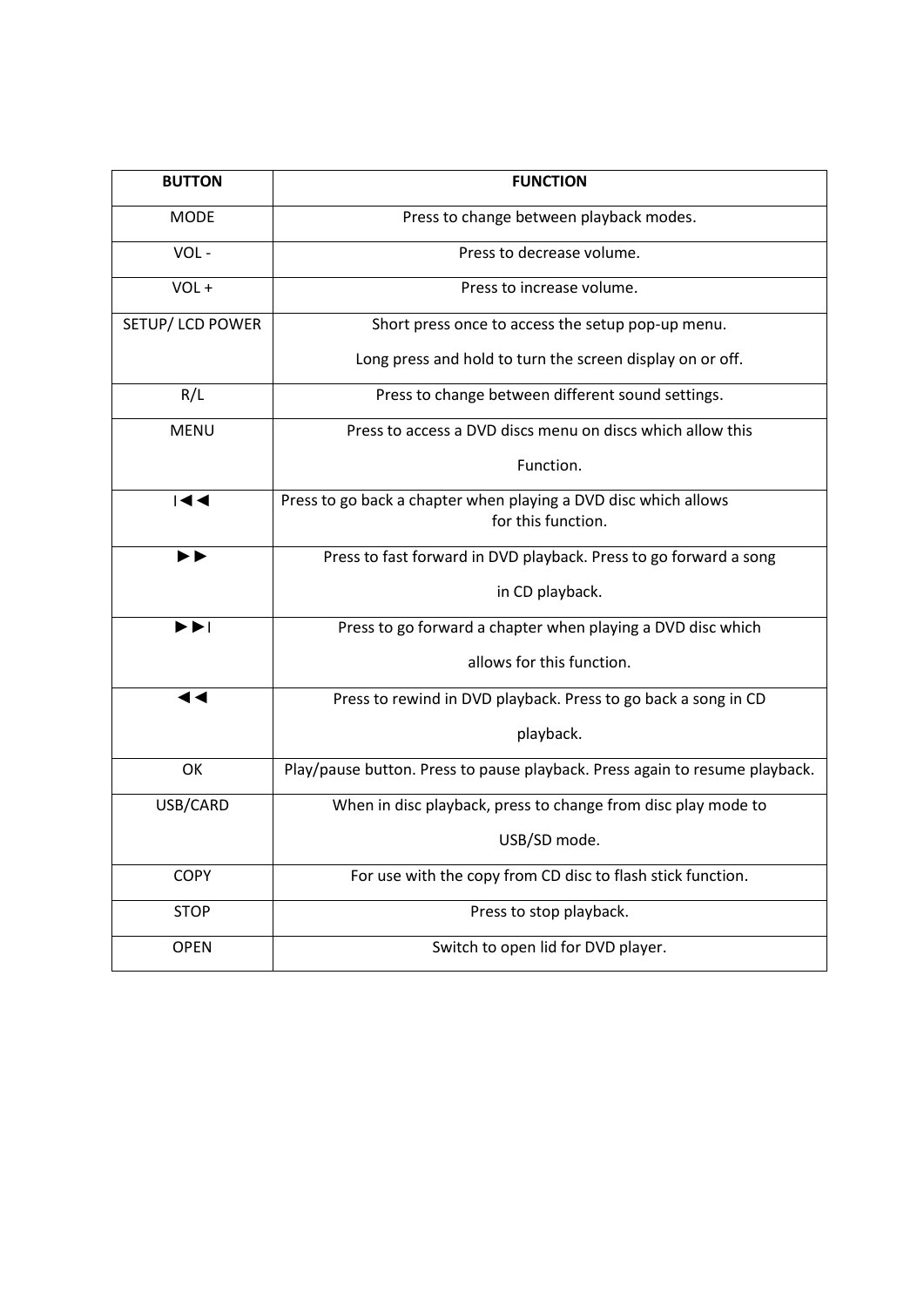# **Side Panel:**



| <b>ITEM</b>               | <b>FUNCTION</b>                                       |
|---------------------------|-------------------------------------------------------|
| <b>USB</b>                | USB port                                              |
| <b>CARD</b>               | SD/MMC Card socket                                    |
| $\Omega$ EARPHONE         | Connect earphones to this jack, earphones not         |
|                           | included                                              |
| AV OUT                    | Video out signal                                      |
| AV IN                     | External video input signal                           |
| OFF/ON                    | OFF/ON switch to turn the player off and on           |
| 12V DC power in<br>socket | Socket for connection to mains adaptor or car adaptor |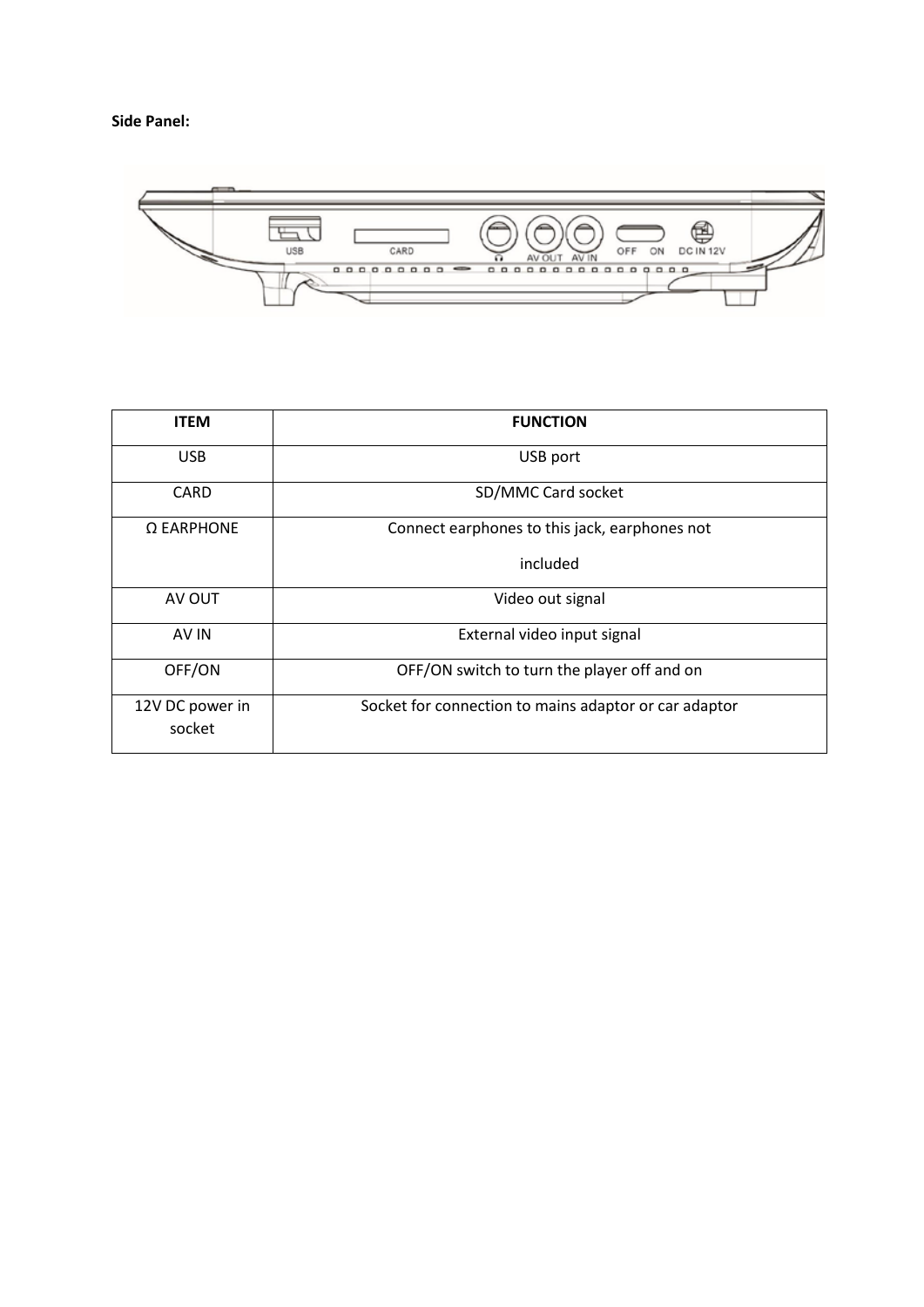**Remote Control:** 



| <b>BUTTON</b> | <b>FUNCTION</b>                                                                   |
|---------------|-----------------------------------------------------------------------------------|
| <b>POWER</b>  | Press to put the unit in standby mode, press again to take if off standby<br>mode |
| CARD/USB      | Press to change the playback method from memory card or USB                       |
| <b>ZOOM</b>   | When playing a DVD disc, press repeatedly to zoom in or zoom out                  |
| <b>MUTE</b>   | Press to mute sound un-mute sound                                                 |
| <b>PROG</b>   | N/A for this model                                                                |
| <b>COPY</b>   | For use with the function, copy MP3 files from a CD disc to USB stick             |
| <b>OSD</b>    | Press to display disc info when playing a DVD/CD disc                             |
| <b>REPEAT</b> | Press to repeat current playing music track                                       |
| <b>SETUP</b>  | Press to enter set up menu's for the DVD player                                   |
| <b>MODE</b>   | Press to change playback mode                                                     |
|               | ◀ Directional button – left. For use in menus                                     |
|               | $\triangle$ Directional button - up. For use in menus                             |
| ▶             | Directional button - right. For use in menus                                      |
|               | ▼ Directional button - down. For use on menus                                     |
| <b>ENTER</b>  | Confirmation button for use when using the set up menus                           |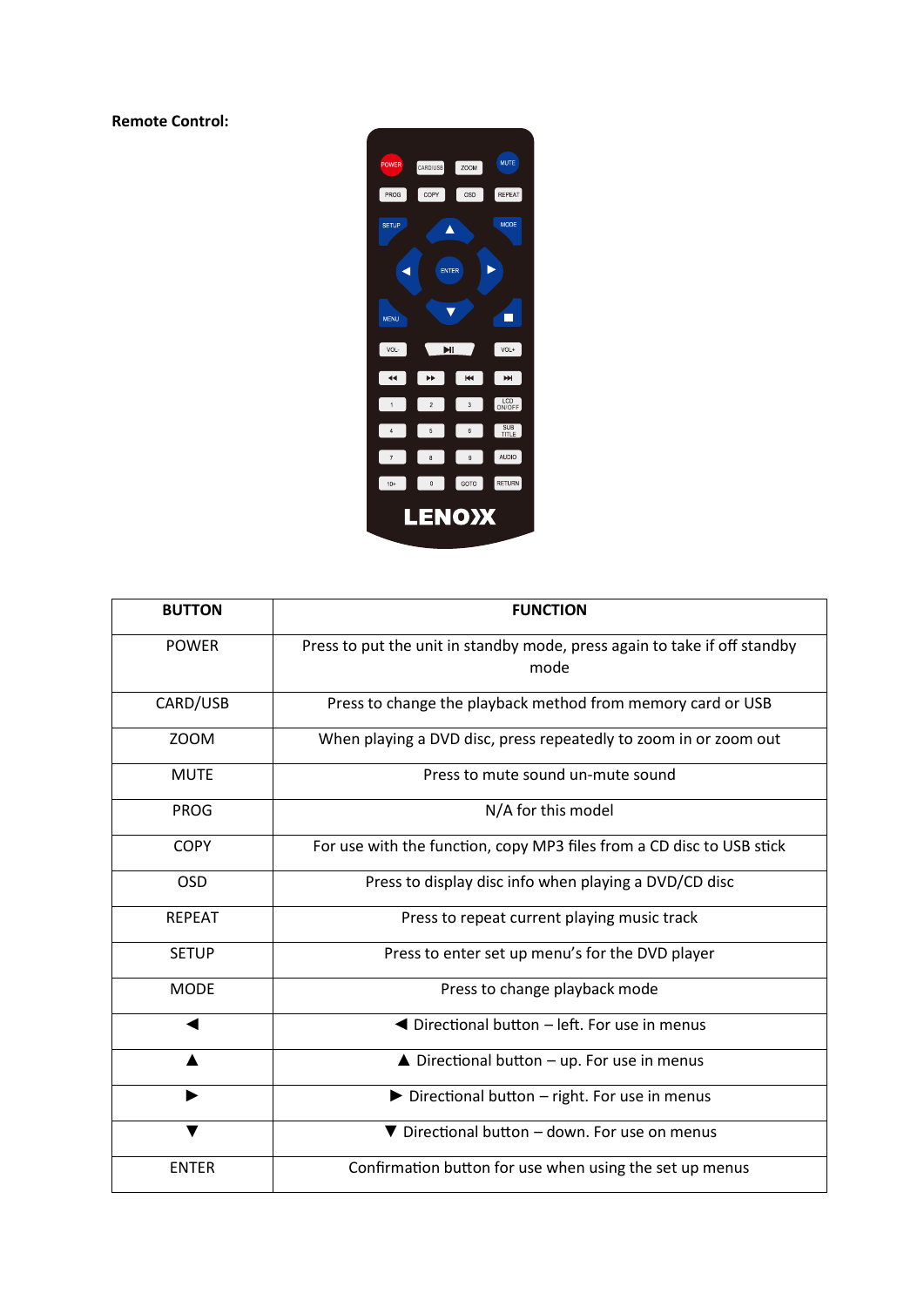| <b>MENU</b>                                                 | Press to access the menu for DVD discs which allow for menu selection |
|-------------------------------------------------------------|-----------------------------------------------------------------------|
| ■ STOP                                                      | Press to stop playback                                                |
| VOL-                                                        | Press to decrease volume                                              |
| $\blacktriangleright$   PLAY/PAUSE                          | Press to pause playback. Press to resume playback                     |
| VOL+                                                        | Press to increase volume                                              |
| ◀◀                                                          | Press to rewind in DVD playback. Press to go back a song in CD        |
|                                                             | playback.                                                             |
| $\blacktriangleright\blacktriangleright$                    | Press to fast forward in DVD playback. Press to go forward a song     |
|                                                             | in CD playback.                                                       |
| $\overline{\mathbf{144}}$                                   | Press to go back a chapter when playing a DVD disc which allows       |
|                                                             | for this function                                                     |
| $\blacktriangleright\blacktriangleright\blacktriangleright$ | Press to go forward a chapter when playing a DVD disc which           |
|                                                             | allows for this function                                              |
| LCD ON/OFF                                                  | Press to access the LCD screen ON/OFF                                 |
| <b>SUBTITLE</b>                                             | Press to access subtitles on discs which allow for this function      |
| <b>AUDIO</b>                                                | Press to switch between left/right/stereo sound playback              |
| GOTO                                                        | Press to jump to a particular section when playing a DVD disc that    |
|                                                             | allows for this function                                              |
| <b>RETURN</b>                                               | Exits current operation, e.g.: menu                                   |
| <b>NUMBER KEYS</b>                                          | Press during CD disc playback to jump to a particular track           |

# **Batteries in the remote control**

1. Remove the battery cover from the rear of the remote control.

2. Add 2 x AAA batteries (not included) to the remote as per the polarity directions in the battery compartment in the remote control.

3. Put the battery cover back onto the rear of the remote control.

 $Note:$ 

1. Do not use re-chargeable batteries in the remote control, because they lose power at a slower rate.

2. Do not mix different brands and type of batteries, do not use old and new batteries together.

3. When the remote control function is not strong or control range is small, replace the batteries.

4. If the remote control will not be used for a long time, remove the batteries to avoid damage to the remote control from battery leakage or corrosion.

5. Do not use the remote control ion hot or humid conditions.

6. Do not disassemble the remote control.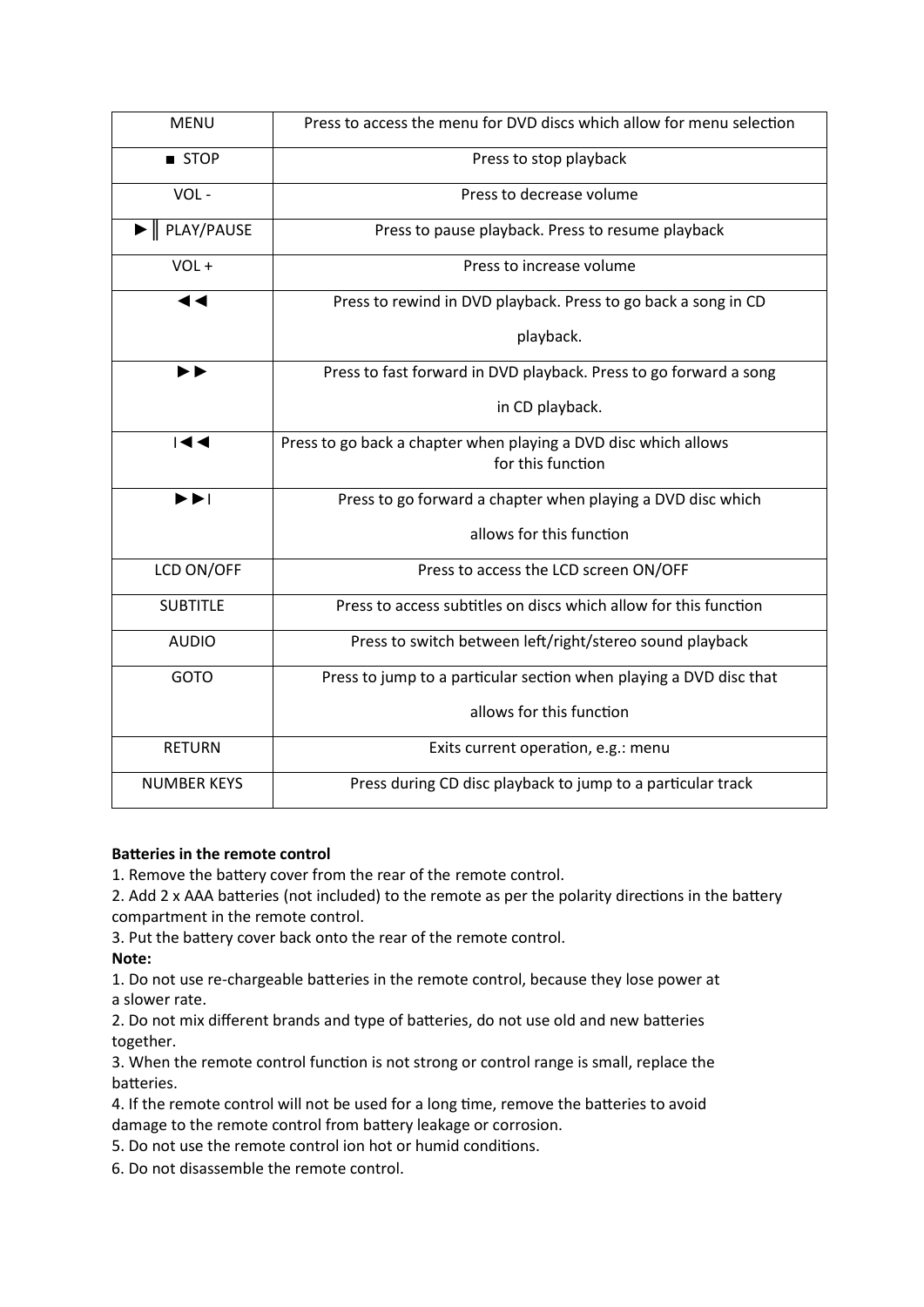#### **Basic Function Operation:**

# **1. OperaƟon**

Connect either the 240V mains power adaptor (indoor use) or the 12V car adaptor (in car use) to the DC input socket on the DVD player. Switch the ON button on the machine to turn on the DVD player. Turn the switch to OFF when not in use.

#### **2. Place disc**

- 1) Press OPEN to open the disc cover.
- 2) Hold the edge of the disc insert the disc.
- 3) Close the disc cover.

#### **3. Play /Pause**

1) This player will automatically play once the disc is loaded.

- 2) Press  $\blacktriangleright$  | to pause
- 3) Press  $\blacktriangleright$   $\parallel$  once more to resume play.

#### **4. Play back from USB/SD/MMC memory card**

Press the SD/USB button to play back from USB or memory card.

#### **5. TFT picture adjustment**

Press SETUP on the panel of the DVD panel or SETUP button in the remote control to access the LCD setup menu for adjustment.

Use the directional arrow buttons on the remote control to select the desired submenu function and use the left or right arrows to adjust the function.

- 1) Sharpness
- 2) Brightness
- 3) Contrast
- 4) Saturation
- 5) Hue
- 6) Aspect ratio

#### **6. Character display**

Press OSD to show disc information and operation function and press OSD once again to turn off the display.

#### **7. DVD disc menu play**

Some DVD discs are recorded with title menu or chapter menu.

When MENU button on the remote controller is pressed, the screen will display the menu at your choice. Press direction buttons to adjust and press ENTER to confirm and press number buttons to select. Press MENU button again to return root menu. Press TITLE button once again to return title menu.

#### **8. Select chapter play direct by number button**

Press number buttons to directly select the chapter to play once the player finished the disc reading.

1) Press number buttons 1-9 for the chapters with the number less than 10.

2) For the chapters with the number above 10, press  $10+$  button (it switches to  $20+$ ,

30+...when pressed in succession), before pressing number button 0-9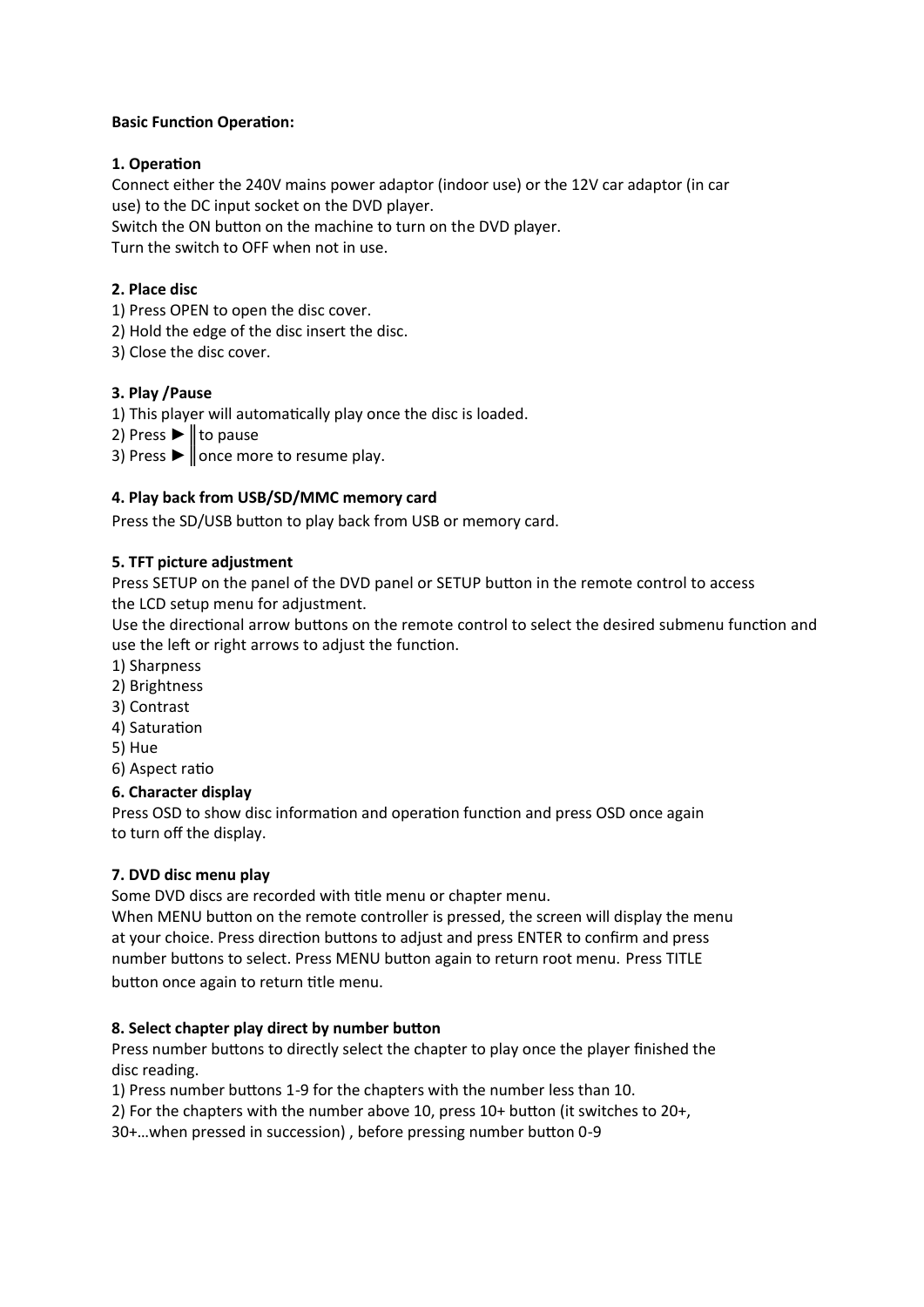# **9. DVD Menu Setup**

#### **1) System Setup Page**

a. Screen Display: NTSC & PAL & AUTO

b. Last Memory State: When the DVD player is powered off, the system can resume

playback from its last position when the DVD player is turned on again. The options are ON or OFF.

c. Screen Saver: The options are ON or OFF.

d. Display Type: The options are:

4:3 PS: When a wider screen video is played, the left and right edges of the video will be cut off.

4:3 LB: When a wider screen video is played, the top and bottom of the screen will have black strips. 16:9: Suitable for a wide screen display

Note: the play effect is related to the ratio of the video recorded. Therefore, some videos may not be played in the screen size you have chosen.

e. Password: works with classification disc.

The default password for this model is 0000.

Initially, this option is set as 'password lock.

To revise the password, the old password must be entered and then a new password can be added by using the numerical keys. The new password must be 4 digits in length.

f. Rating (Age limit). For use with a disc which allows for this function. You can choose an age control level. The options you can choose from are:

1) Kid Safe

2) G

3) Pg

4) Pg 13

5) Pg-R

6) R

7) NC 17

8) Adult

This function is only suitable for a disc with the level limit system. This function will only work when the password function has been released.

g. Default Value: Factory Reset. When this is chosen

#### **2) Language Setup**

a. OSD Language: English, Chinese, French, German, Spanish, Italian, Portuguese, Russian,

b. Audio Language: English, Chinese, French, German, Spanish, Italian, Portuguese, Russian,

c. Subtitle Language: English, Chinese, French, German, Spanish, Italian, Portuguese, Russian,

d. Menu Language: English, Chinese, French, German, Spanish, Italian, Portuguese, Russian,

note: If a language you have chosen is un-available in the DVD, then this device will automatically choose the defaulted language of the disc.

# **3) Audio Setup**

Press the up and down arrow buttons to move the slider to adjust the audio:

+4,+2,0,-2,-4,b

# **4) Video Setup**

Press the up and down arrow buttons to adjust setup of:

- a. sharpness
- b. brightness
- c. contrast
- d. saturation
- e, hue
- f. aspect ratio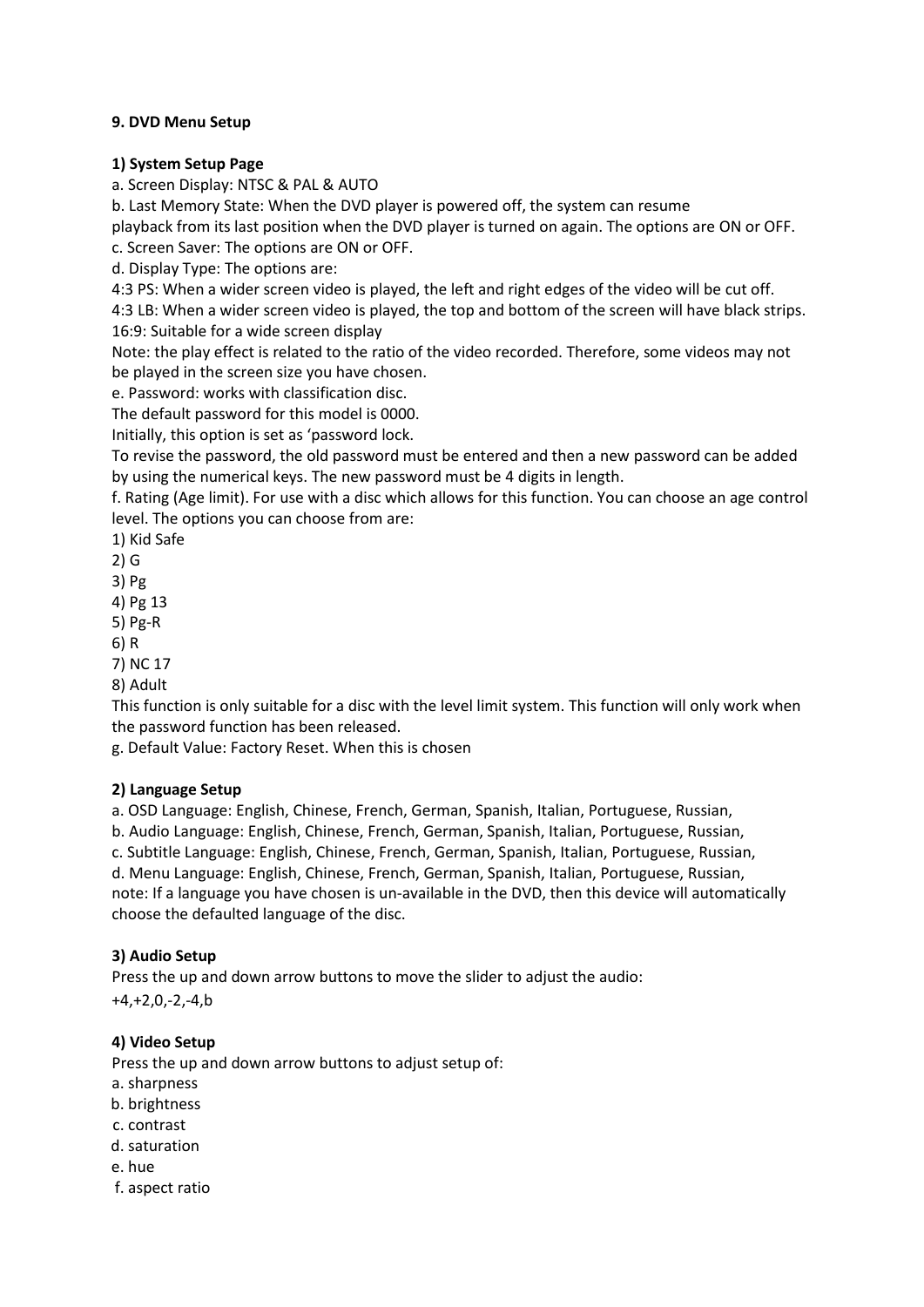# **5) Digital Setup:**

Press the arrow buttons to adjust setup of:

- a. OP mode: Line Out & RF
- b. Dynamic Range: Full 6/8, 4/8, 2/8, off
- c. Dual mono: Stereo Mono L, Mono R, Mix Mon

# **Disc Play:**

# **1. Audio Track Selection**

1) You may select the required language when playing DVD or super VCD discs with multi languages

During the play of DVD and super VCD, press AUDIO to choose the language (depends on the discs)

2) You may select mono L, mono R or stereo for the CD or VCD with multi audio tracks.

# **2. Fast play**

During the play of discs, you can use fast forward or rewind to search specific target. Press ◄◄ enter into fast rewind status. Every press of ◄◄ will adjust the rewind speed. FRX2  $\rightarrow$  FRX4  $\rightarrow$  FRX8  $\rightarrow$  FRX16  $\rightarrow$  FRX32  $\rightarrow$  Play Press  $\blacktriangleright$  || for normal play 2) Press ►► enter into fast forward status. Every press of ►►will adjust the forward speed.

FF X2  $\rightarrow$  FFX4  $\rightarrow$  FFX8  $\rightarrow$  FFX16  $\rightarrow$  FFX32  $\rightarrow$  Play Press  $\blacktriangleright$  || for normal play

# **3. Slow Play**

You can use slow motion video according to the following steps.

1) Press SLOW to enter into slow play mode. Every press of this key will adjust the slow speed

SFX2 → SFX4 → SFX8 → SFX16 → Play Press II for normal display

# **4. Repeat Play**

You can select title repeat and chapter repeat during the play of DVD discs. 1) Chapter repeat: Press REPEAT till the screen displays "REPEAT CHAPTER" 2) Title Repeat: Press REPEAT till the screen displays REPEAT TITLE 3) Cancel Repeat: Press REPEAT till the screen displays REPEAT OFF You can select single repeat and disc repeat during the play a CD disc. 1) Repeat One Press REPEAT till the screen displays "REPEAT ONE ", 2) Disc Repeat Press REAPEAT till the screen displays "DISC REPEAT" 3) Cancel Repeat Press REPEAT TILL the screen display disappears

# **5. Certain Portion Repeat**

During the playback of a disc, you may press "A-B" button to enjoy your prefer portion repeatedly.

1) Press "A-B" at the beginning point of the contents to be repeated and the screen will display "Repeat A-" to set the start point A.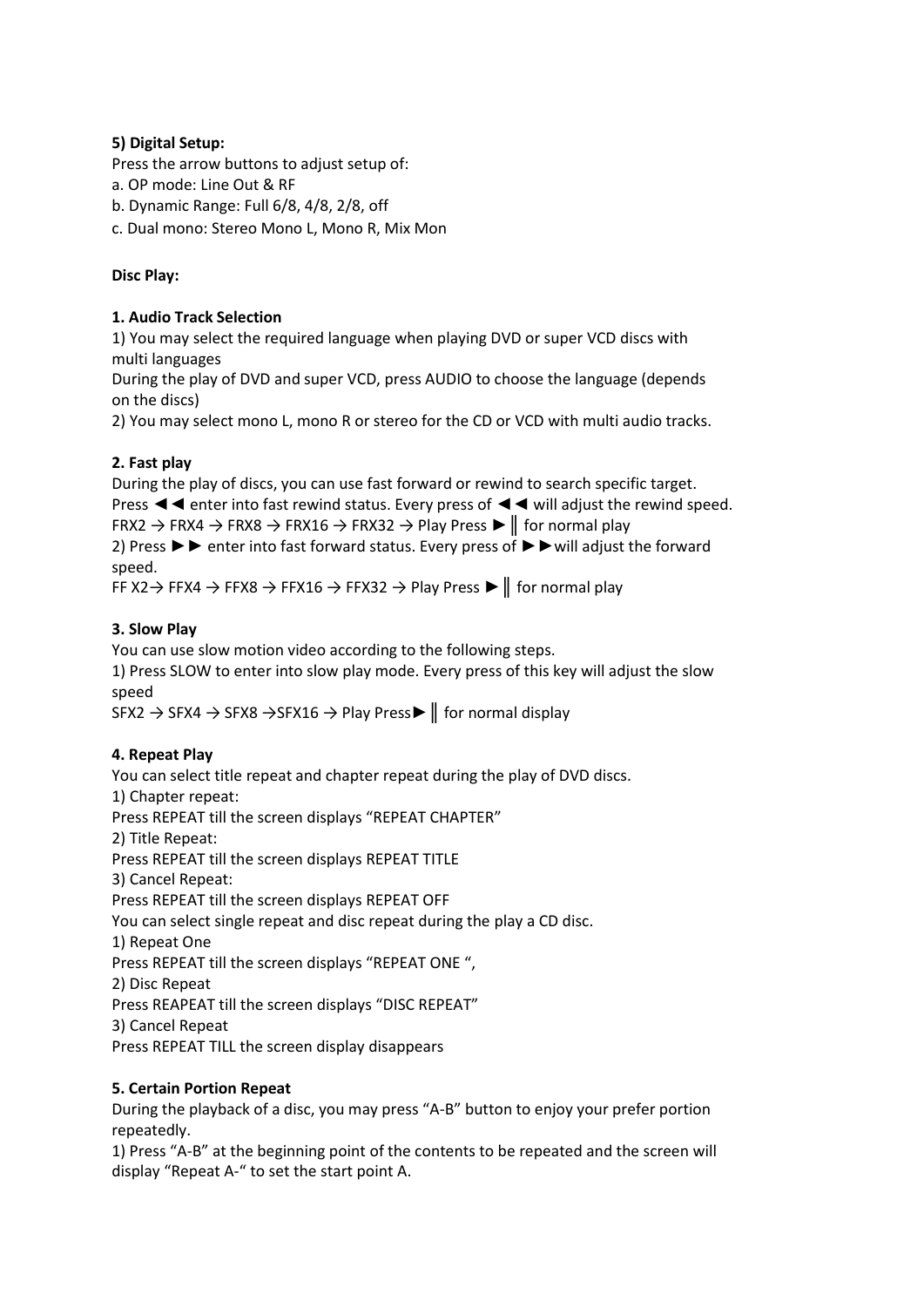2) Press "A-B" at the end point of the contents to be repeated and the screen will display "Repeat A-B" to set the end point B

3) Press "A-B" once again and the on screen display will disappear, then the repeat play will be cancelled.

# **6. Subtitle Selection**

You may select one subtitle to be display for the DVD disc playback with multi language 1) Press SUBTITLE to select one subtitle display

2) Cancel subtitle display: press SUBTITLE till the screen displays OFF

Note: Subtitle function depends on the discs. If the subtitle on the discs is non-selectable, then it is void to press SUBTITLE

# **7. Chapter search, Time search**

Press GOTO during disc play and press direction keys to select among the following options:

1) Title: To display current title. You can input the title number to be played.

2) Chapter: To display current playing chapter. You can input the chapter number to be played.

3) Time: To display the current playing time. You can input the time to be played After choosing, press ENTER and exit the menu.

# **8. Zoom Function (Only effective for DVD, SVCD, VCD)**

To zoom in or zoom out the certain motion pictures or still image

1) During disc play, press ZOOM to zoom into 2x.

2) Press ZOOM in turn to zoom into 3x. 4x and zoom out 1/2x. 1/3x and 1/4x.

3) When resuming to the original image, press ZOOM until the zoom disappears.

# **9. MP3 Disc Play**

1) Place the disc into the DVD player. The screen will display the disc menu and the machine automatically play.

2) Directory selection; Press <to move the cursor to the directory area (the left side of the screen). Press **A** or **▼** to select one folder and press ENTER to confirm

3) Chapter Selection: Press◄ to move the cursor to chapter area (the right side of the screen). Press **▲or ▼to select one folder and press ENTER to play** 

4) Choose the chapter with remote control: If the song quantity is under 10, you can choose directly with the numerical buttons on the remote control.

# **CD copying to USB flash stick:**

When playing a CD/MP3 disc, insert a USB flash stick to the USB port on the DVD player, press the COPY button.

Press the up/down buttons on the remote control to move the cursor to TRACKS.

Press the right arrow button on the remote control to move the cursor to the TRK TITLE menu. Press the enter button on the remote control to choose all tracks.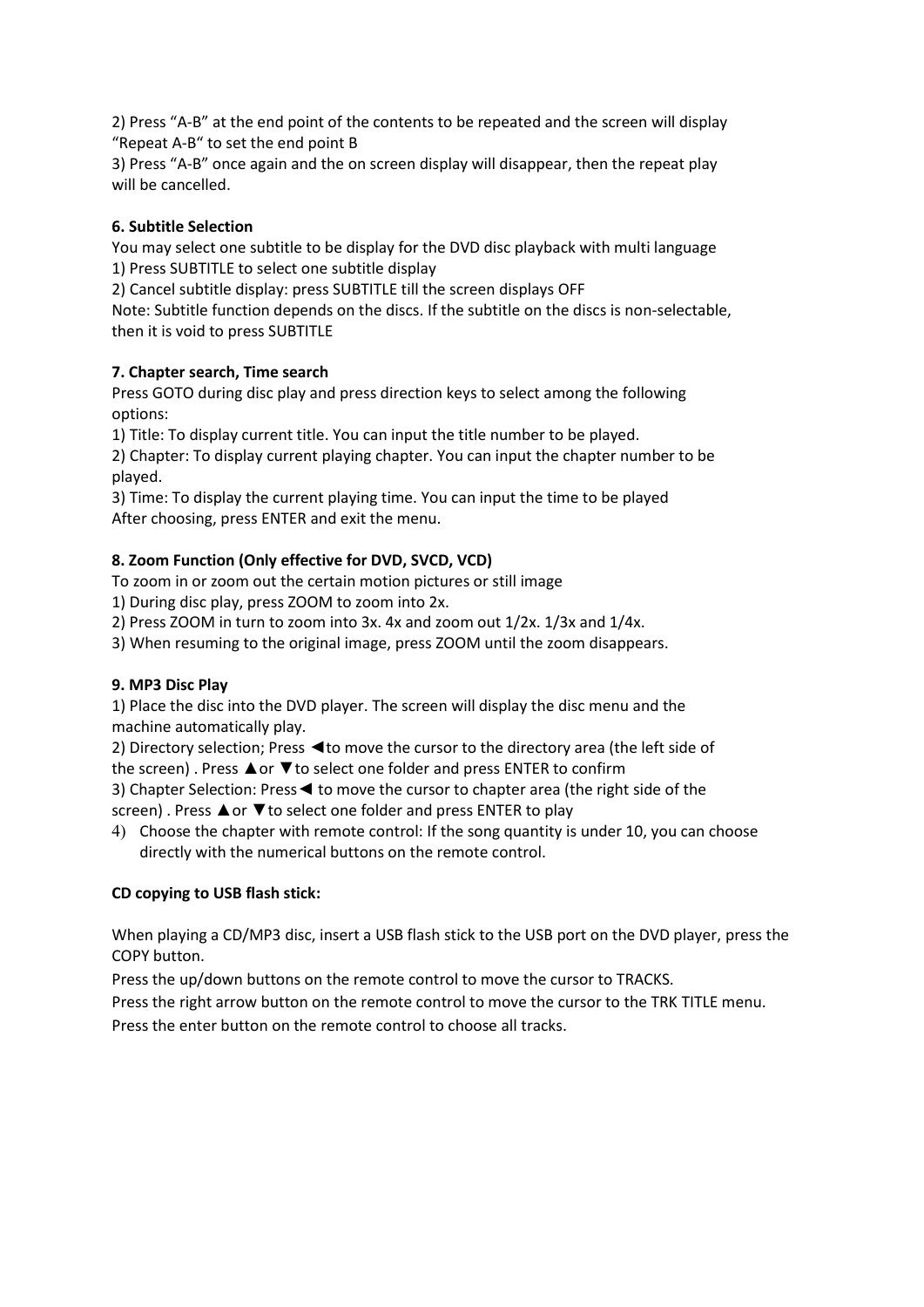Press the up/down buttons on the remote control to move the cursor to the track to be reproduced and press the enter button to confirm.

| FILE COPY -    |               |   | ٠           | FILE COPY-  |   |           |                  | $\bullet$ |
|----------------|---------------|---|-------------|-------------|---|-----------|------------------|-----------|
|                |               |   |             |             |   |           | TRK TITLE        | SIZE      |
| <b>MASTER</b>  | w<br>÷        | π | n           | 0271085     |   | 1.        | 曲1               | 4:10      |
| <b>FOLDERS</b> |               |   |             | FOLDERS     |   | 2.        | n12              | 4:15      |
|                |               |   |             |             |   | э.        | 曲3               | 3:59      |
| <b>TRACKS</b>  |               |   |             |             |   | $\bullet$ | sti <sub>4</sub> | 4:12      |
| START          |               |   |             | START       |   | 5.        | <b>INIS</b>      | 4:15      |
|                | TARGET DEVICE |   | <b>USBI</b> | <b>GETT</b> |   | 6.        | 曲日               | 4:22      |
| <b>GUIT</b>    |               |   |             |             | m | 7.        | 曲子               | 3:51      |
|                |               |   |             |             |   |           |                  |           |
|                |               |   |             |             |   |           |                  |           |
|                |               |   |             |             |   |           |                  |           |

Press the enter button on the remote control to choose the desired music track, press the arrow buttons on the remote control to move the cursor to the START option and then press the enter button to start copying.

|                                                     | FOLE COPY -                                      |                                                | 2.00.                                                             |  |
|-----------------------------------------------------|--------------------------------------------------|------------------------------------------------|-------------------------------------------------------------------|--|
| OPTIONS<br><b>FOLDERS</b><br>THACKS.<br><b>UUIT</b> | TOTAL.<br><b>FILES:</b><br>TOTAT<br>SIZE: 69.4MB | <b>SUMMARY</b><br>1.61<br>PRESS ENTER TO BEGIN | <b>COPY PROGRESS</b><br><b>TOTAL PROGRESS</b><br><b>CONSTRUCT</b> |  |
|                                                     |                                                  |                                                |                                                                   |  |

During the copying process, do not remove the USB stick from the DVD player or power the DVD player off.

When the music file to be copied has played in full, the copying process will be complete at the same time. When the copying process has been completed, use the arrow buttons on the remote control to move the cursor to the QUIT option. Press the ENTER button on the remote control to exit and then remote the USB stick from the DVD player.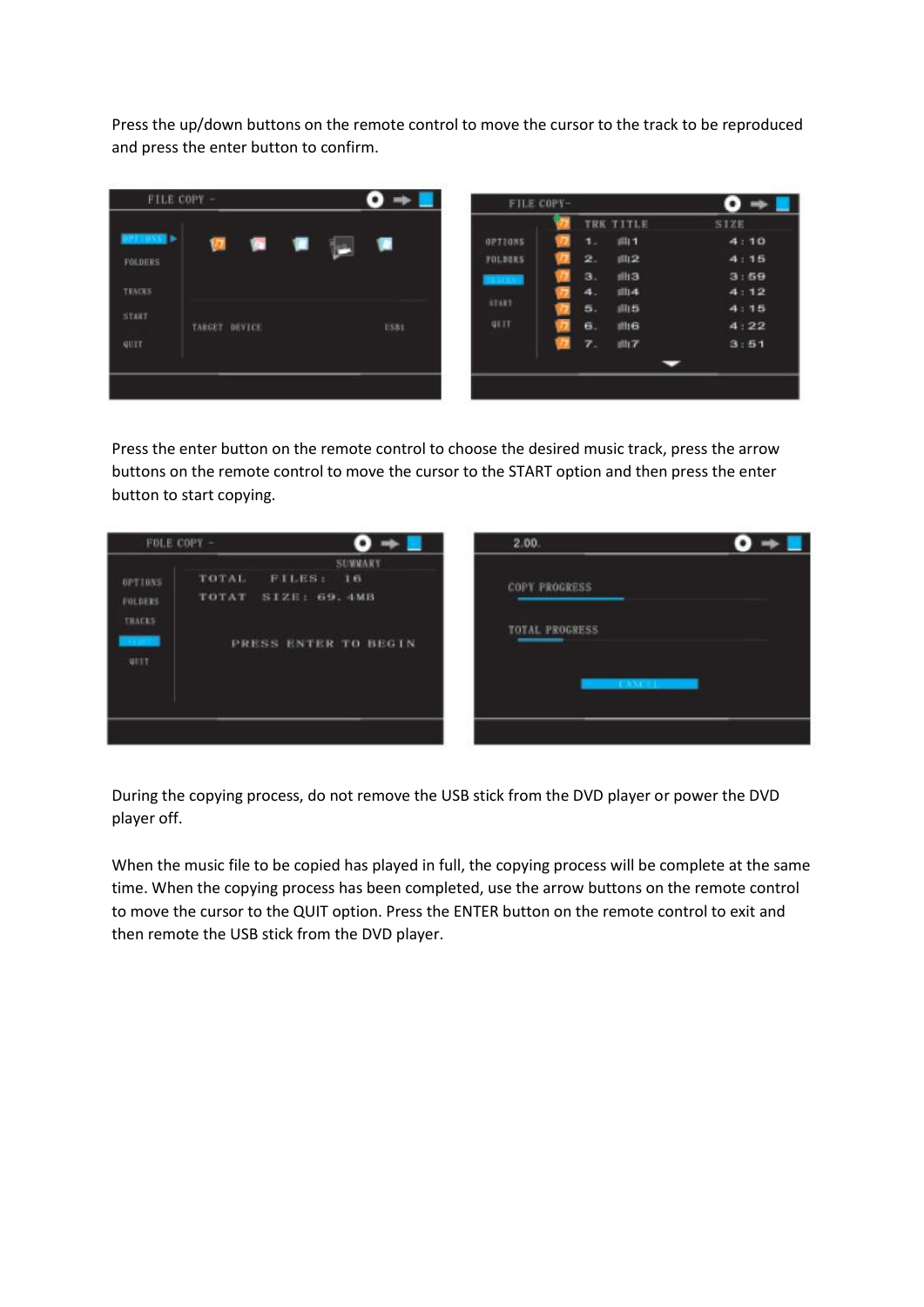# **AV OUT (Signal to TV):**

To connect the DVD player with a TV set, ensure the channel selected to view on the TV screen is the correct AV channel relating to the AV ports that the DVD player has been connected to.



#### **Troubleshooting:**

| Fault                | <b>Solution</b>                                               |
|----------------------|---------------------------------------------------------------|
| No power/no charging | Check that the adaptor is connected                           |
|                      | Check that the DVD player is ON                               |
| No disc              | Check that disc has been placed in the DVD player correctly   |
|                      | If the disc is damaged or dirty change to a different disc    |
|                      | Ensure the disc is of a compatible format to be played in the |
|                      | DVD player                                                    |
| No pictures          | When connected to a TV set using the AV ports, check the      |
|                      | TV is turned on                                               |
|                      | Check that the DVD player is turned on                        |
| Can not choose song  | Remote is damaged                                             |
|                      | Check batteries are inside the remote                         |
|                      | Ensure the batteries are not flat                             |
| No Audio             | Check that the volume is not on silent                        |
|                      | Check that the sound is not on mute                           |
|                      | There is no sound when in Pause, fast forward, fast rewind    |
|                      | modes.                                                        |